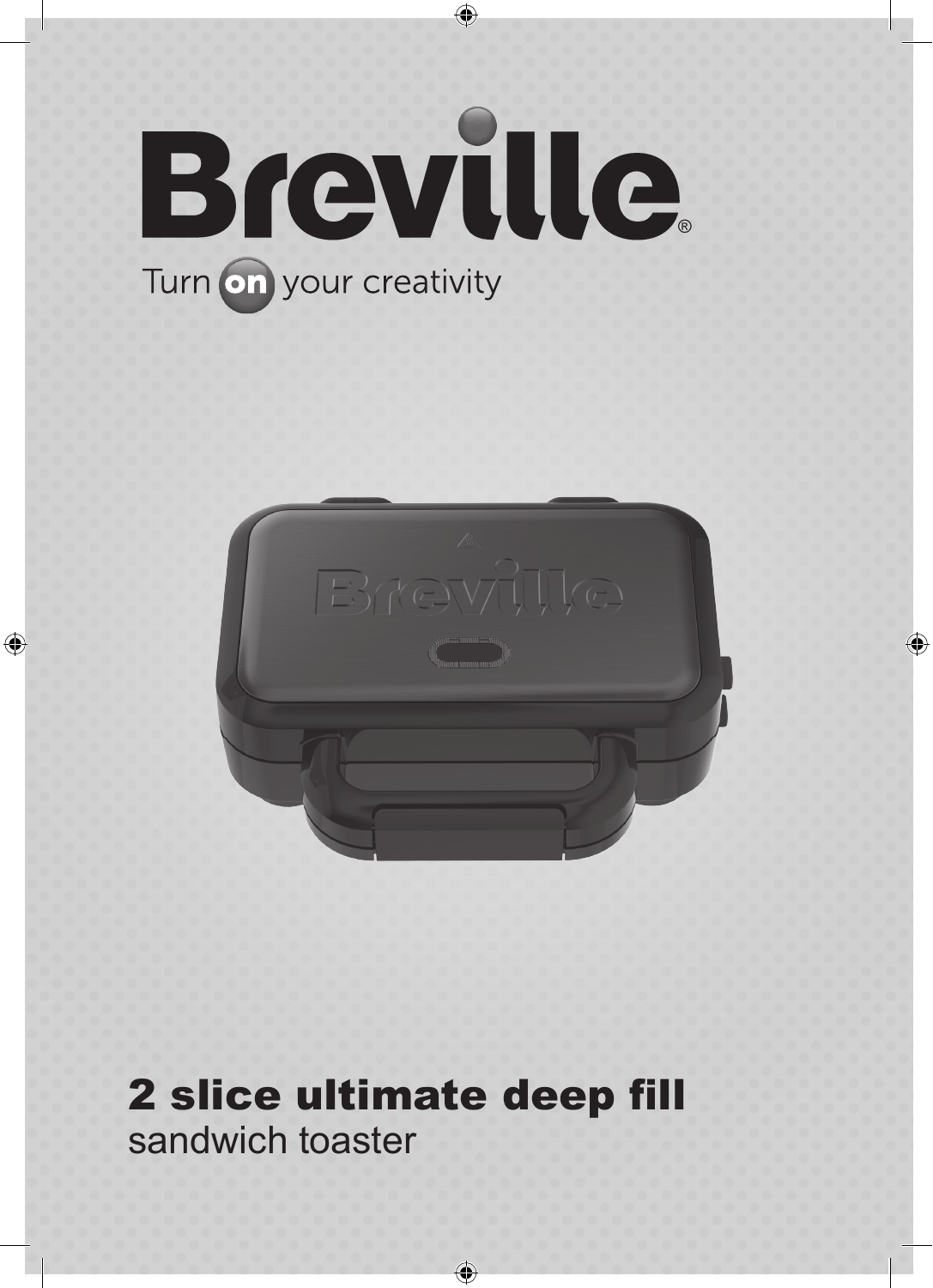#### **READ CAREFULLY AND KEEP FOR FUTURE REFERENCE**

 $\bigoplus$ 

**This appliance can be used by children aged from 8 years and above and persons with reduced physical, sensory or mental capabilities or lack of experience and knowledge if they have been given supervision or instruction concerning use of the appliance in a safe way and understand the hazards involved. Children shall not play with the appliance. Cleaning and user maintenance shall not be made by children unless they are older than 8 and supervised.**

**Keep the appliance and its cord out of reach of children less than 8 years old.**

**Never operate the appliance by means of an external timer or separate remote-control system.**

 **Do not touch the metal parts of the appliance during use as they may become very hot.**

**If the supply cord is damaged, it must be replaced by the manufacturer, its service agent or similarly qualified persons in order to avoid a hazard.**

⊕

**Always allow the appliance to cool before cleaning or storing.**

**Never immerse any part of the appliance or power cord and plug in water or any other liquid.**

**Remove the plates and clean them in warm soapy water, rinse with clean water. (See Cleaning section for full details).**

- $\triangle$  Never use this appliance for anything other than its intended use. This appliance is for household use only. Do not use this appliance outdoors.
- $\triangle$  Always ensure that hands are dry before handling the plug or switching on the appliance.
- $\triangle$  Always use the appliance on a stable, secure, dry and level surface.
- $\triangle$  Care is required when using the appliance on surfaces that may be damaged by heat. The use of an insulated pad is recommended.
- $\triangle$  This appliance must not be placed on or near any potentially hot surfaces (such as a gas or electric hob).
- $\triangle$  Never let the power cord hang over the edge of a worktop, touch hot surfaces or become knotted, trapped or pinched.
- $\triangle$  Do not use the appliance if it has been dropped or if there are any visible signs of damage.

↔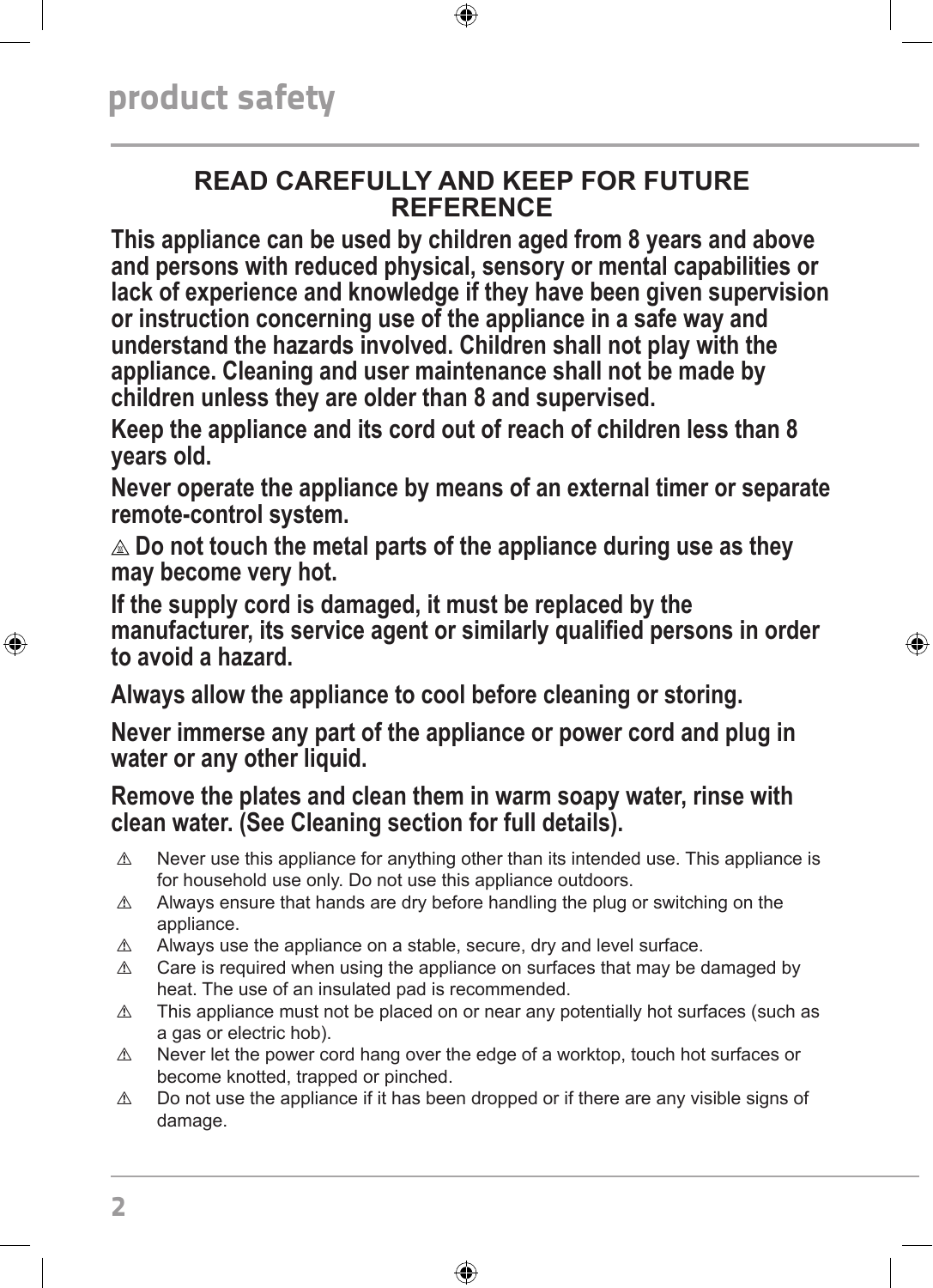$\triangle$  Ensure the appliance is switched off and unplugged from the supply socket after use and before cleaning.

 $\bigoplus$ 

 $\triangle$  Never leave the appliance unattended when in use.



- **1 Latch - holds the lid firmly closed during cooking**
- **2 Handle**

⊕

- **3 Green power light**
- **4 Amber ready-to-cook light**
- **5 Top cooking plate release button**
- **6 Bottom cooking plate release button**
- **7 Removable, non-stick cooking plates with cut-and-seal action.**

#### **Before first use**

- Unpack your sandwich toaster. You may wish to keep the packaging for future use.
- Wipe the cooking plates with absorbent paper or a soft damp cloth.
- Clean the outside of your sandwich toaster with a soft damp cloth which has been wrung almost dry in warm soapy water. The cover can be polished with a soft dry cloth.

Note that the first time you use your sandwich toaster, you may notice a slight burning smell and a little smoke. This is completely normal and will soon disappear.

Due to our policy of continuous improvement, the actual product may differ slightly from the one illustrated in these instructions.

⊕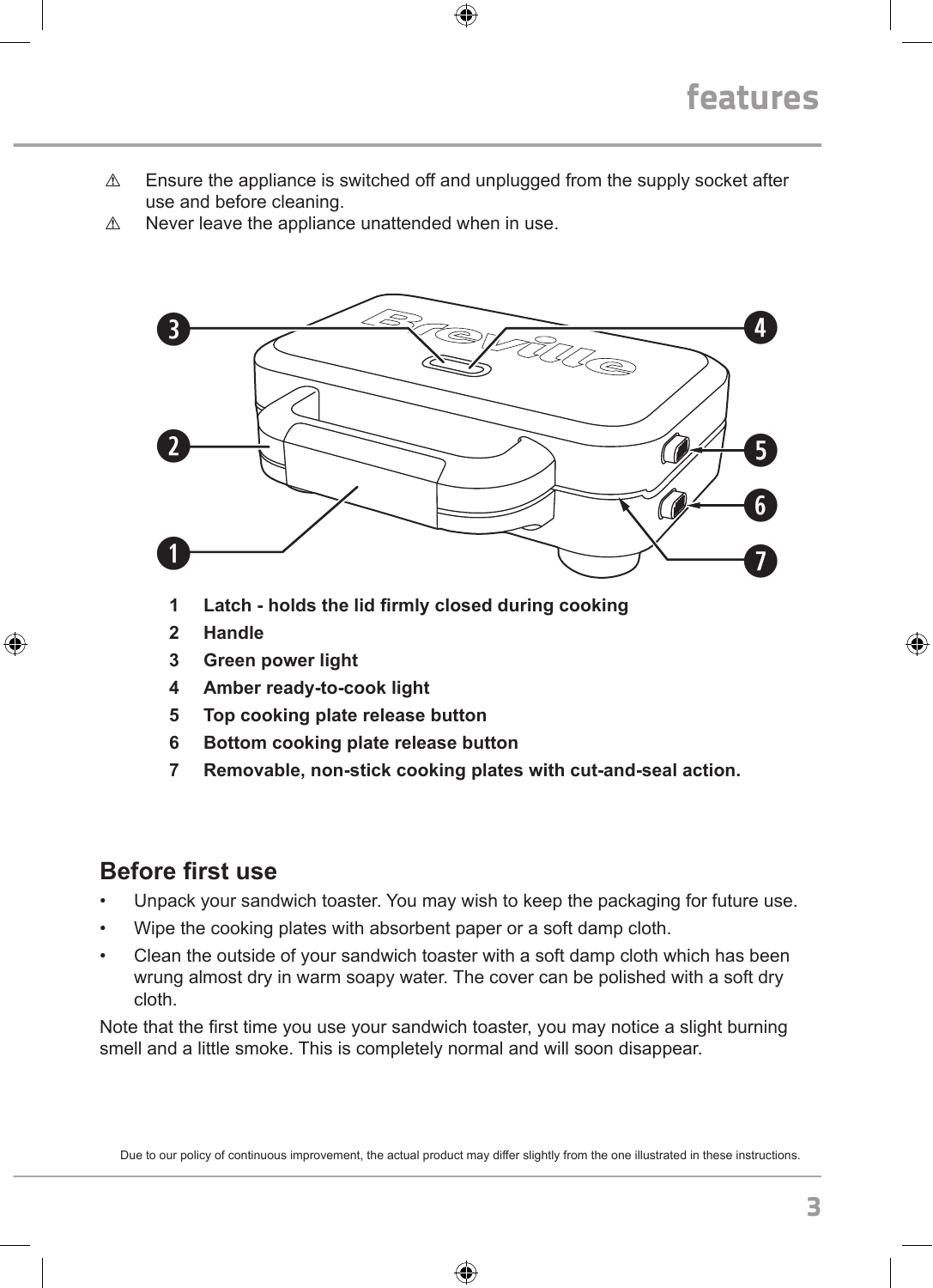## using your sandwich toaster

#### **Recipe ideas**

Making toasties is easy and fun, they can be as creative or as simple as you like and make great snacks whether eaten at home or on the go.

Using basic ingredients delicious sweet or savoury meals can be made in minutes, perfect for any time of the day. Here are some classic toasted sandwich recipes that you may wish to try.

- Tuna Melt (tuna, onion, mayonnaise and cheese)
- Cheese and tomato
- Cheese, beans and ham
- Turkey, stuffing and cranberry
- Ham, Brie, mushrooms and rocket
- Bacon and cheese
- Chicken, red pepper and Brie
- Sweet chilli chicken
- Sausage and scrambled eggs

⊕

- Camembert and cranberry
- Chocolate and banana

#### **Breads**

For best results, use a supermarket own-label, medium, white sliced bread. For variety, why not try using wholemeal bread, Danish-style bread, seeded breads, sour dough and fruit breads.

#### **Cheeses**

⊕

Classic cheeses that melt easily like Cheddar, Gruyere and Emmental make excellent toasties. We've included some different cheeses in our recipes but why not experiment and get creative with your own favourite cheeses!

#### **The perfect toastie**

Even if you are already familiar with using a sandwich toaster, it's worth following the guidelines below.

- 1. Plug your sandwich toaster in to the mains supply socket and switch the socket on if required. The green power light will come on and your sandwich toaster will start heating up.
- 2. When your sandwich toaster is fully heated the amber ready-to-cook light will come on. This light will come on and go out during cooking.
- 3. Spread the OUTSIDE of the bread with butter or a spread suitable for cooking. Don't use a low fat spread or one which has a high water content.
- 4. Place the two lower slices of bread onto the bottom plate 'buttered' side down. Face the crusts of the bread to the left and right as shown below.

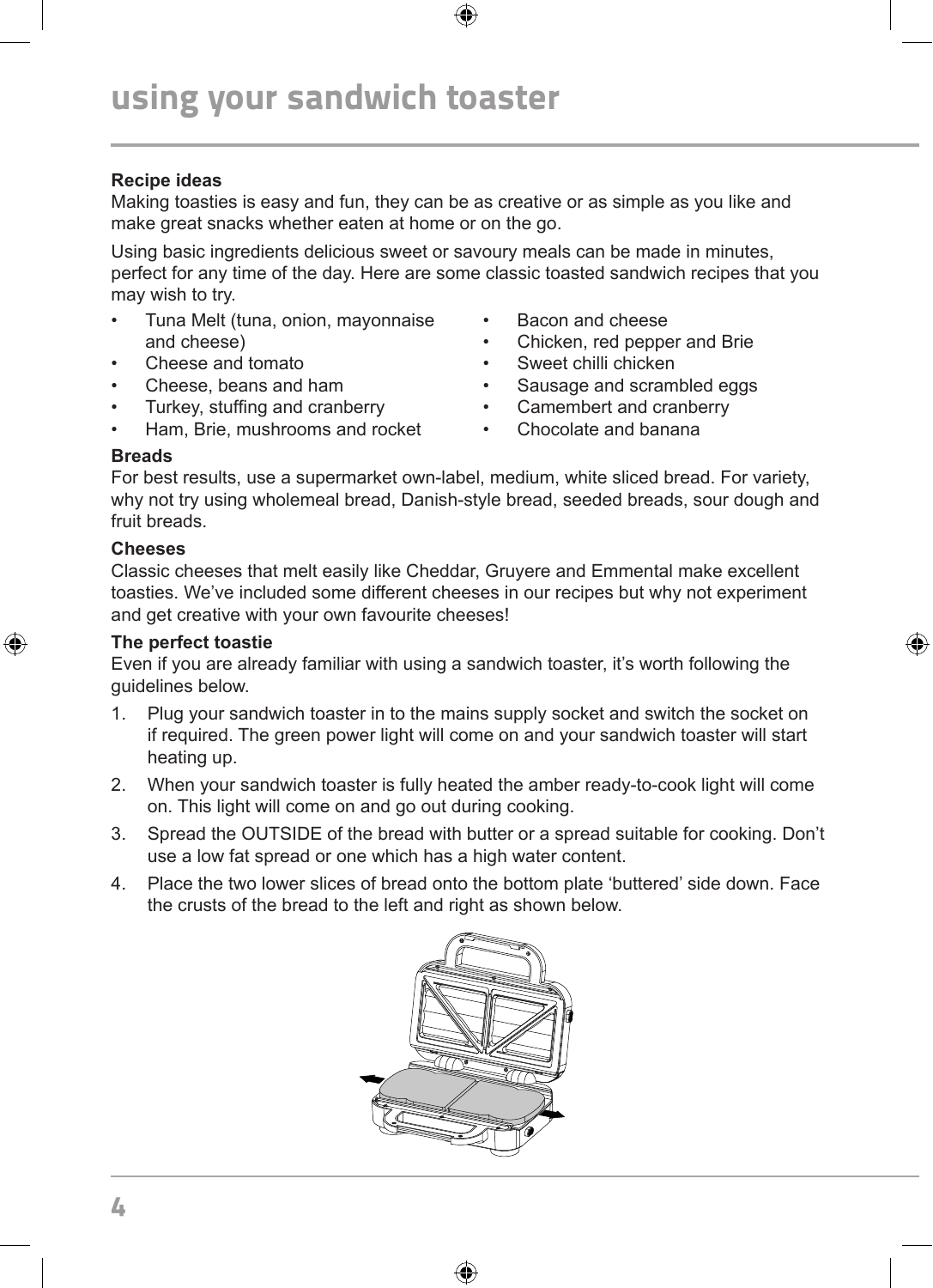## using your sandwich toaster

5. Add the filling. The deeper cooking plates allow you to use more of your favourite ingredients but always allow a 2cm gap around the filling as shown below. This will allow your sandwich toaster to form a good seal and prevent the filling from leaking out.

 $\bigoplus$ 



For best results, the maximum amount of cheese, when used as a single ingredient, should not exceed 60g. If you add other ingredients, reduce the amount of cheese to compensate for them.

- 6. Place the remaining bread on top with the buttered side on the outside (this will give your toastie a lovely golden colour during cooking).
- 7. Close and latch the lid and allow to cook for approx 4-5 minutes until golden and cooked. Leave the sandwich in the toaster for more or less time according to taste.
- 8. Release the latch and open the lid. Watch out for escaping steam—use a tea towel or wear oven gloves. Remove the cooked sandwich with a non-metallic spatula. Don't use a metal blade as this can damage the non-stick surface of the plates.
- 9. Once cooked, take care when eating as fillings, especially fruit or tomato, can be very hot.

⊕

#### **Important points:**

↔

- Always allow a 2cm gap around the filling.
- Never overfill your toastie.
- Too much filling can leak out and also make the latch difficult to close.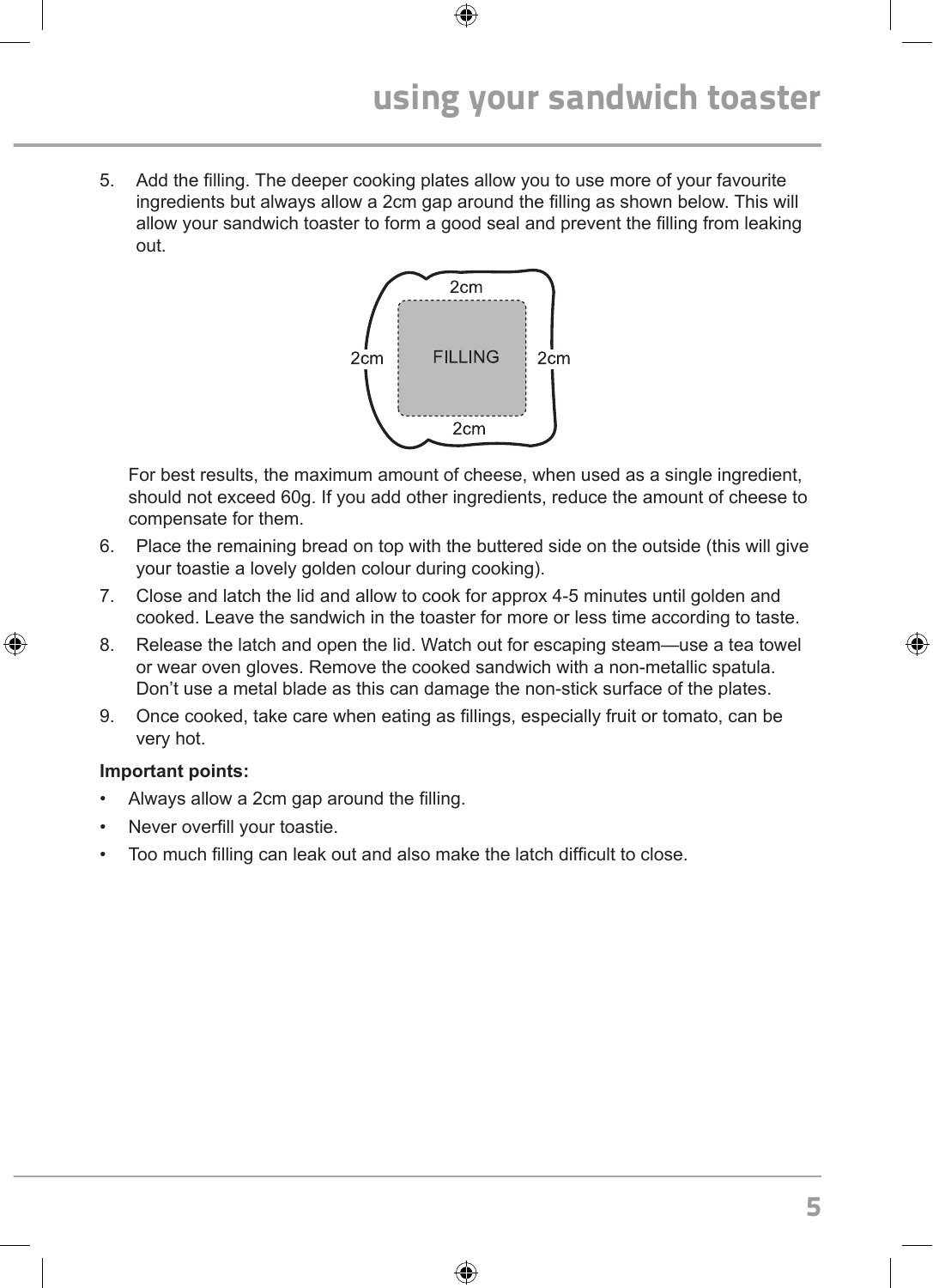#### THE BASIC 3: CHEESE AND HAM, CHEESE AND TOMATO, CHEESE AND ONION - Makes 2

#### **Cheese and ham**

4 slices of bread Sliced medium cheddar 2 slices of ham

**Cheese and tomato** 4 slices of bread Sliced medium cheddar 2 medium tomatoes

**Cheese and onion** 4 slices of bread Sliced medium cheddar Finely sliced onion rings

⊕

To make, follow the directions on page 4 *The perfect toastie*.

Other great flavours include cheese and pickle, cheese and Marmite, mature cheese and chutney.

#### LIGHTER LUNCH TOASTIE - Makes 2

| 4 slices of Danish-style lower fat bread | Finely sliced red onion |
|------------------------------------------|-------------------------|
| 3 tbsp reduced fat cottage cheese        | Ground black pepper     |
| 2 tbsp finely chopped red pepper         | Low fat spread          |

This toastie is a lower fat/healthier option which replaces the cheddar cheese with a low fat cottage cheese. Alternatively replace the standard cheddar with a half fat alternative widely available from larger supermarkets.

To make, combine the filling ingredients in a small dish then add to the bread. Cook for about 4 minutes until crispy and golden.

#### PIZZA POCKETS - Makes 2

4 slices of bread 40g mozzarella cheese 2 tbsp pizza topping

#### **Pizza topping ideas:**

⊕

Sliced olives, finely chopped mixed peppers, chillies, pepperoni, tuna, cooked shredded chicken, cooked sliced mushrooms, sliced tomatoes etc.

To make, assemble your sandwiches, spreading the pizza topping on the bottom of the bread, then add the mozzarella and your chosen toppings. Cook for approx 4 minutes until crispy and golden. Serve with a rocket and parmesan salad drizzled with olive oil and balsamic vinegar.

#### STEAK PASTIES - Makes 2

Ready rolled shortcrust pastry or a small quantity of homemade shortcrust pastry

2 tbsp tinned stewed steak Melted butter

- 1. Dust your work surface with flour and roll out half of the shortcrust pastry, this should be large enough for 2 sandwich plates. Repeat again so that you have 4 squares. You can remove the top plate from your sandwich toaster and use it as a template (rather than pressing the plate onto the pastry).
- 2. Place some of the steak filling in the centre of each of the pastry triangles (don't overfill). Place the remaining pastry triangles over the pastie and seal all the edges.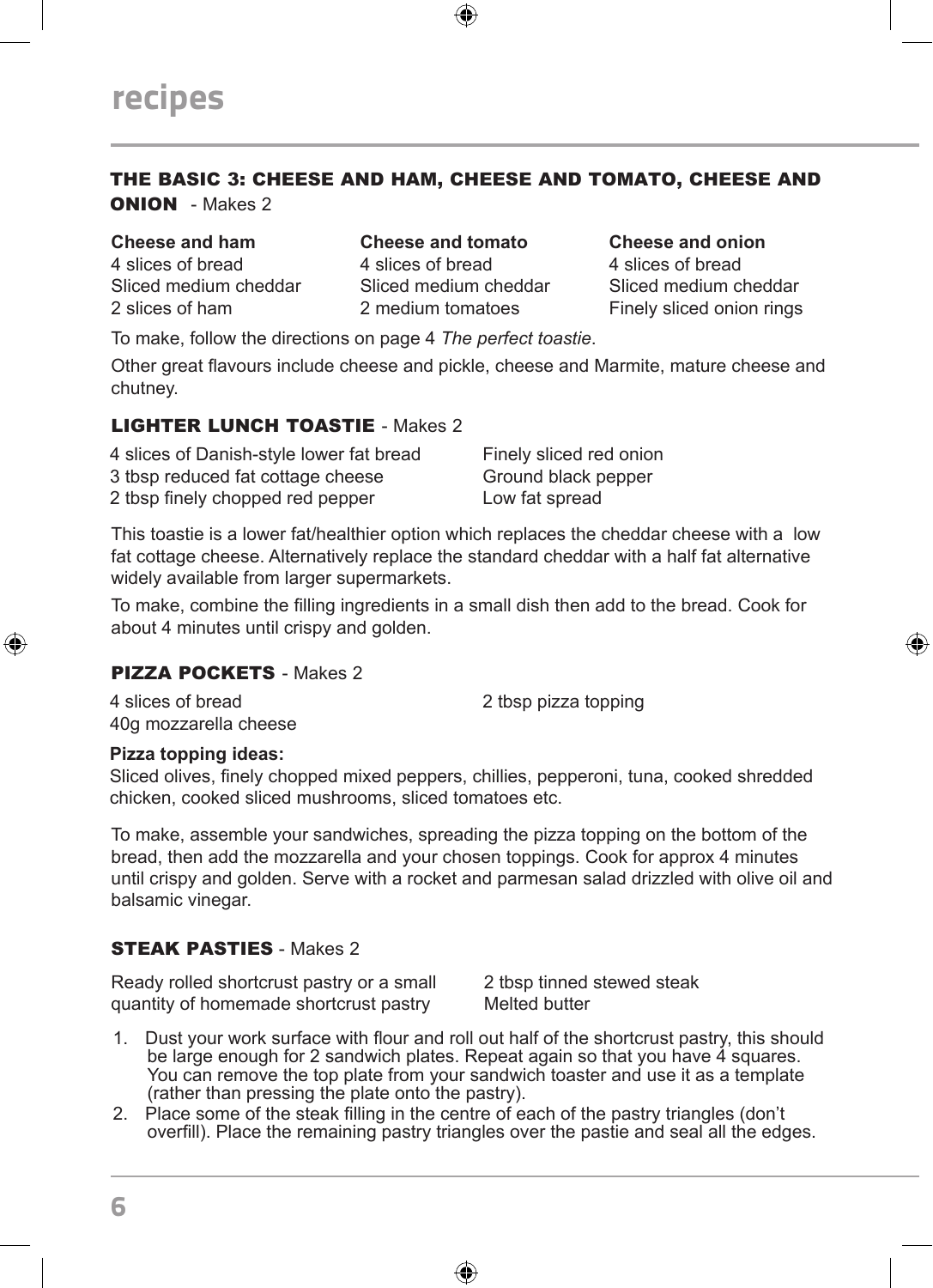

3. If removed, refit the sandwich plate and switch on, allow the machine to heat. Brush the plates sparingly with some vegetable oil or butter if you prefer.

 $\circledast$ 

- 4. Carefully place each pasty onto the bottom plate and close and latch the lid.
- 5. Cook for approx 6-7 minutes until golden brown and piping hot.
- 6. Switch off your sandwich toaster and carefully remove the pasties. Allow the pasties to cool for a few minutes. Remember that the filling inside will be very hot!

#### OMELETTE - Serves 2

3 medium eggs Pinch sea salt

Freshly ground black pepper Melted butter or oil

- 1. Beat together the egg and seasoning
- 2. Brush the top and bottom cooking plates with a little melted butter.
- 3. Carefully pour in the egg dividing it between the two lower plates.
- 4. Close the lid and cook for 1½ minutes
- 5. Open the lid and using a silicone spatula, carefully lift the omelettes out. Eat them hot with some Caesar salad or a salad of your choice.

Why not try adding a teaspoon of grated mature cheese and a pinch of chives to the egg for a cheesy omelette alternative.

#### CAKE BITES - Makes 4 triangles

50g softened butter 50g castor sugar 1 medium egg

↔

50g self-raising flour Vanilla extract (optional)

- 1. Using a hand mixer, cream together the butter and sugar until light and fluffy. Add a few drops of vanilla (if using) and mix well.
- 2. Add the egg and beat until smooth. Fold in the flour.
- 3. Preheat your sandwich toaster.
- 4. Add a heaped tablespoon of the mixture into each 'triangle' and close the lid.
- 5. Cook for 3-4 minutes until golden brown.
- 6. Dust with castor sugar and serve warm, with ice cream and fruit.

#### CHOCOLATE, HAZELNUT AND BRIE - Makes 2

| 4 slices of brioche bread        | 1 tbsp dark chocolate, chopped |
|----------------------------------|--------------------------------|
| 1 tbsp chopped toasted hazelnuts | Honey (optional)               |
| 60g brie, sliced                 |                                |

Brioche (although smaller than supermarket bread) will seal and toast beautifully.

- 1. Butter one side of each bread slice. Place two slices on the bottom plate.
- 2. Assemble by placing the cheese on the bottom slices of brioche. Scatter over the nuts and chocolate and drizzle with a little honey if desired.
- 3. Top with the other two slices of brioche and cook for 3-4 minutes. The rich brioche will toast quickly.
- 4. Remove from your sandwich maker using care because they will be extremely hot.

⊕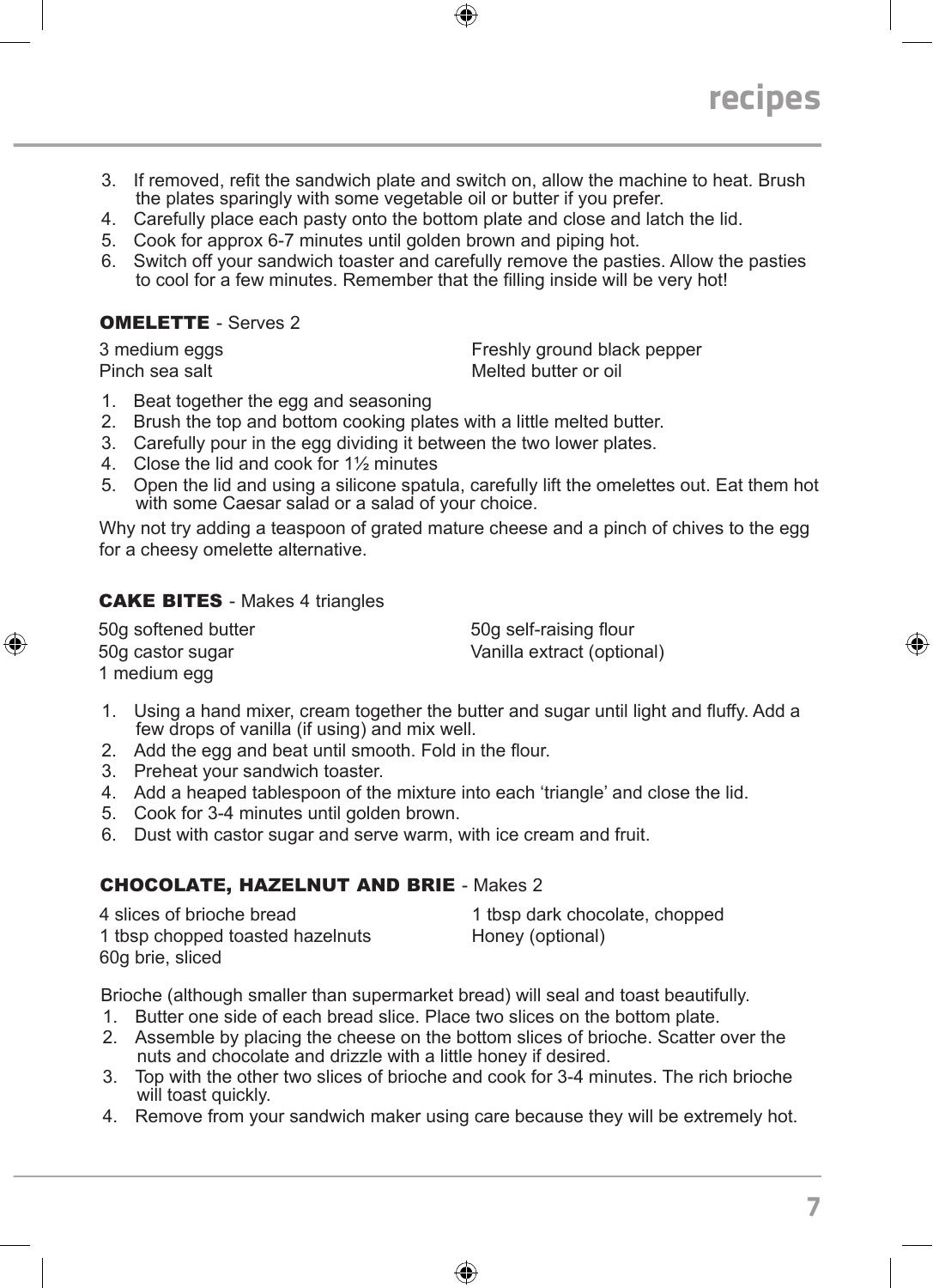## care and cleaning

**Unplug and switch off your sandwich toaster and allow it to fully cool down before cleaning it. Do not immerse the main body, cord set or plug in water or liquid of any kind.**

⊕

**Never use steel wool, scouring pads, abrasive cleaners or metallic utensils to clean your sandwich toaster.**

- 1. Before cleaning your sandwich toaster, switch it off and unplug it from the mains supply. Allow it to cool down fully.
- 2. Wipe the cooking plates with an absorbent paper or soft damp cloth.
- 3. Clean the outside of your sandwich toaster with a soft damp cloth which has been wrung almost dry in warm soapy water. The cover can be polished with a soft dry cloth.
- 4. Press the cooking plate release buttons and remove the plates from your sandwich toaster. Immerse the plates in warm, soapy water. Rinse with clean water. Wipe dry with a soft cloth. To avoid oxide forming on the uncoated surfaces of the plate, insert the plate back into your sandwich toaster and heat for one minute with the lid closed. The cooking plates can also be washed in a dishwasher.



⊕

5. Clean the outside of your sandwich toaster with a soft damp cloth which has been wrung almost dry in warm soapy water. The cover can be polished with a soft dry cloth.

⊕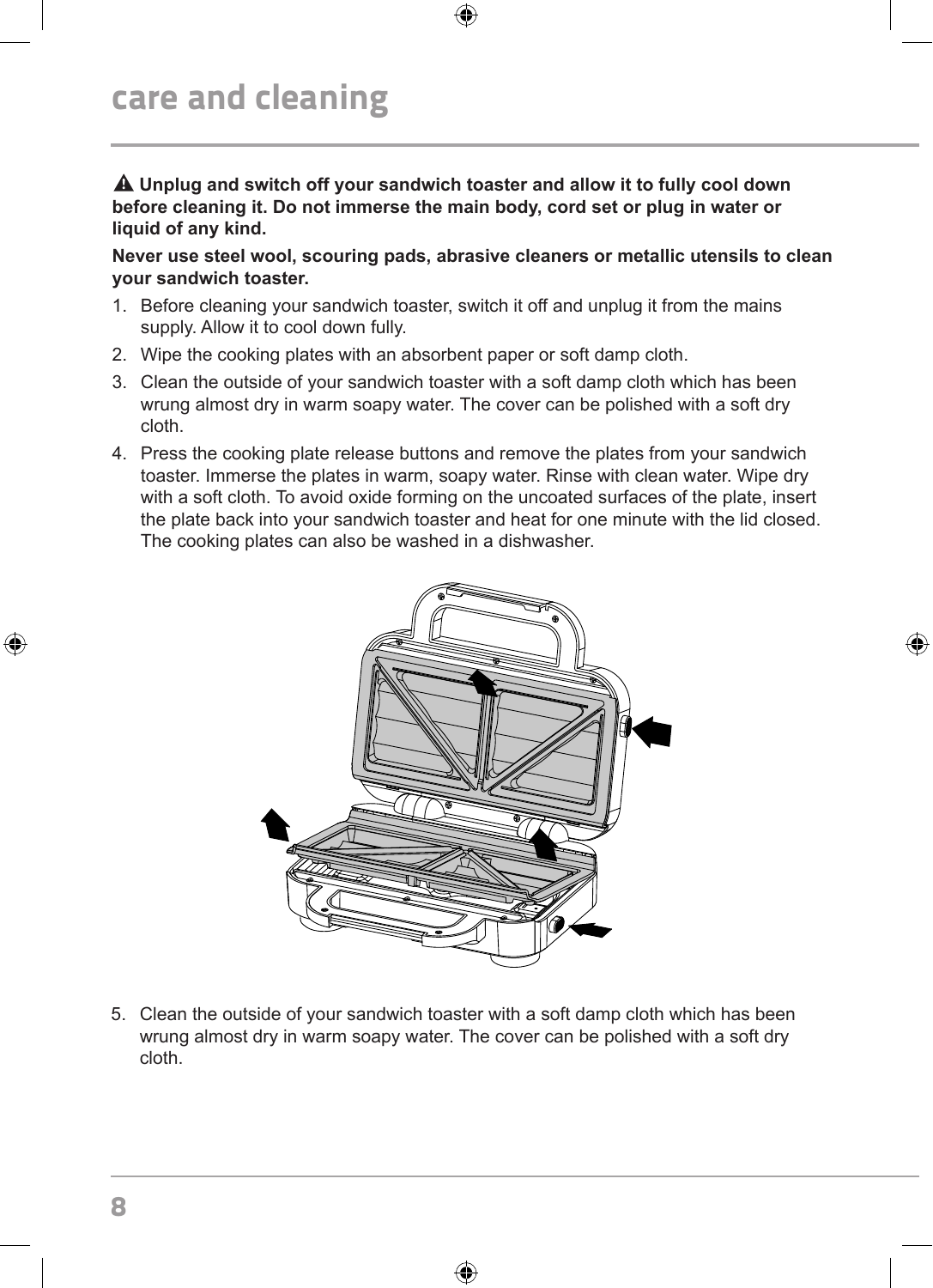This appliance must be earthed. If the plug is not suitable for the socket outlets in your home, it can be removed and replaced by a plug of the correct type. If the fuse in a moulded plug needs to be changed, the fuse cover must be refitted. The appliance must not be used without the fuse cover fitted.

 $\bigoplus$ 

If the plug is unsuitable, it should be dismantled and removed from the supply cord and an appropriate plug fitted as detailed. If you remove the plug it must not be connected to a 13 amp socket and the plug must be disposed of immediately. If the plug fuse requires replacement, a fuse of the same rating as that fitted by the manufacturer must be used. In order to prevent a hazard do not fit a fuse of a lower or higher rating.



Ensure that the outer sheath of the cable is firmly held by the cord grip

⊕

⊕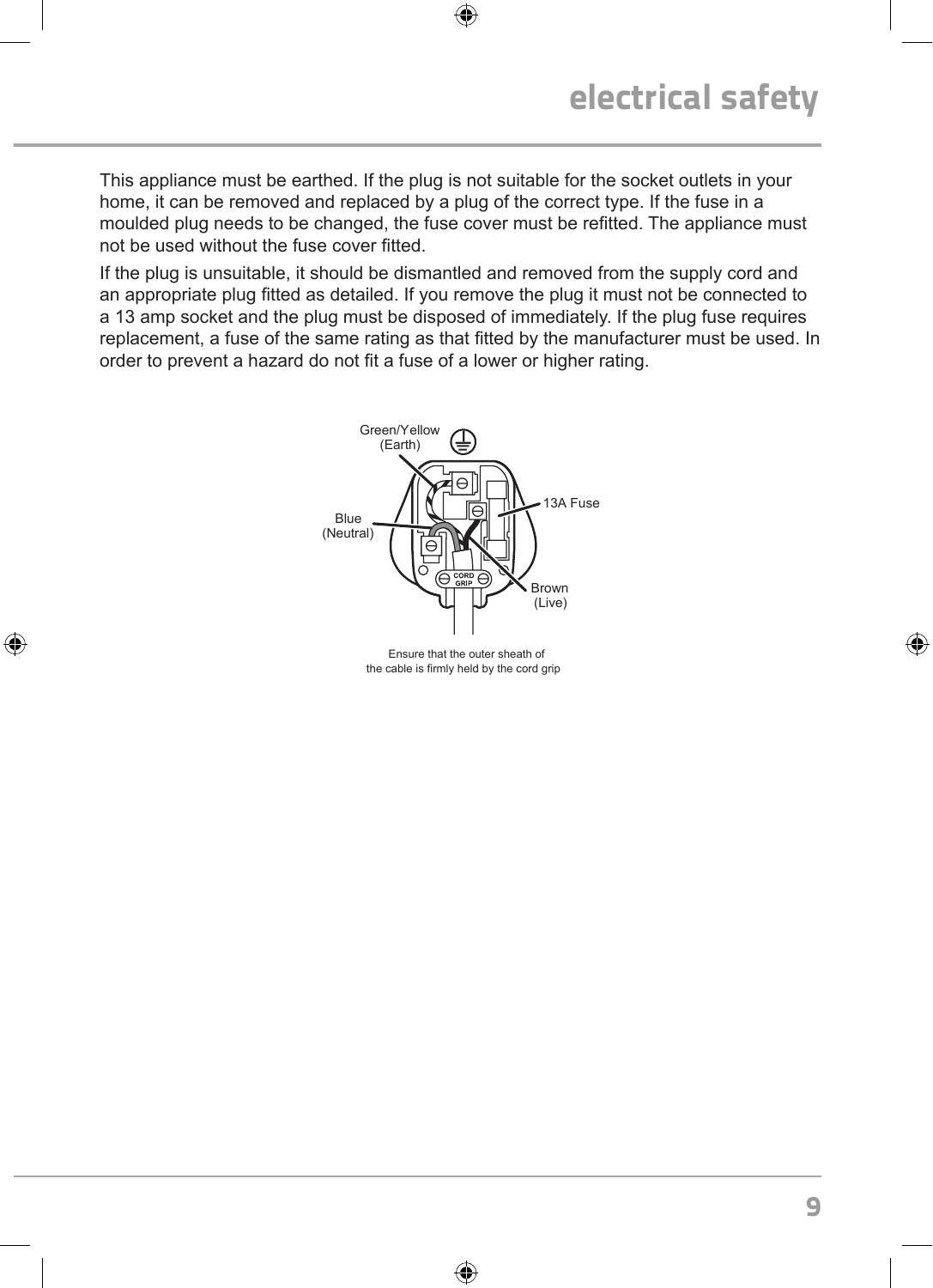## after sales service

In the case the appliance does not operate but is under warranty, return the product to the place it was purchased for a replacement. Please be aware that a valid form of proof of purchase will be required. For additional support, please contact our Consumer Service Department at: 0800 028 7154 Alternatively, e-mail: **BrevilleEurope@newellco.com.**

 $\bigoplus$ 

⊕

 $\bigoplus$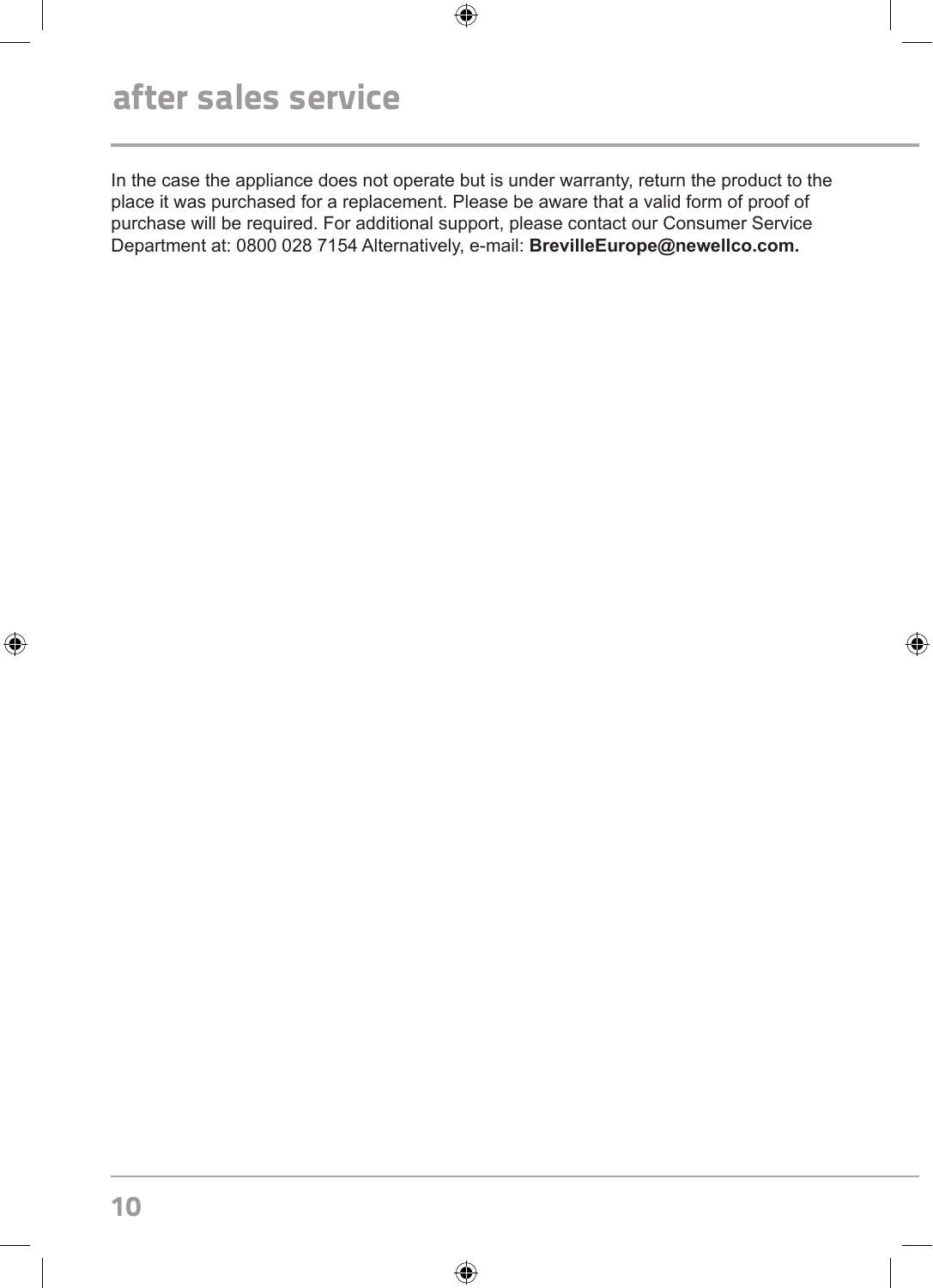Waste electrical products should not be disposed of with household waste. Please recycle where facilities exist.

 $\bigoplus$ 

 $\bigoplus$ 

E-mail us at BrevilleEurope@newellco.com for further recycling and WEEE information.

 $\bigoplus$ 



 $\bigoplus$